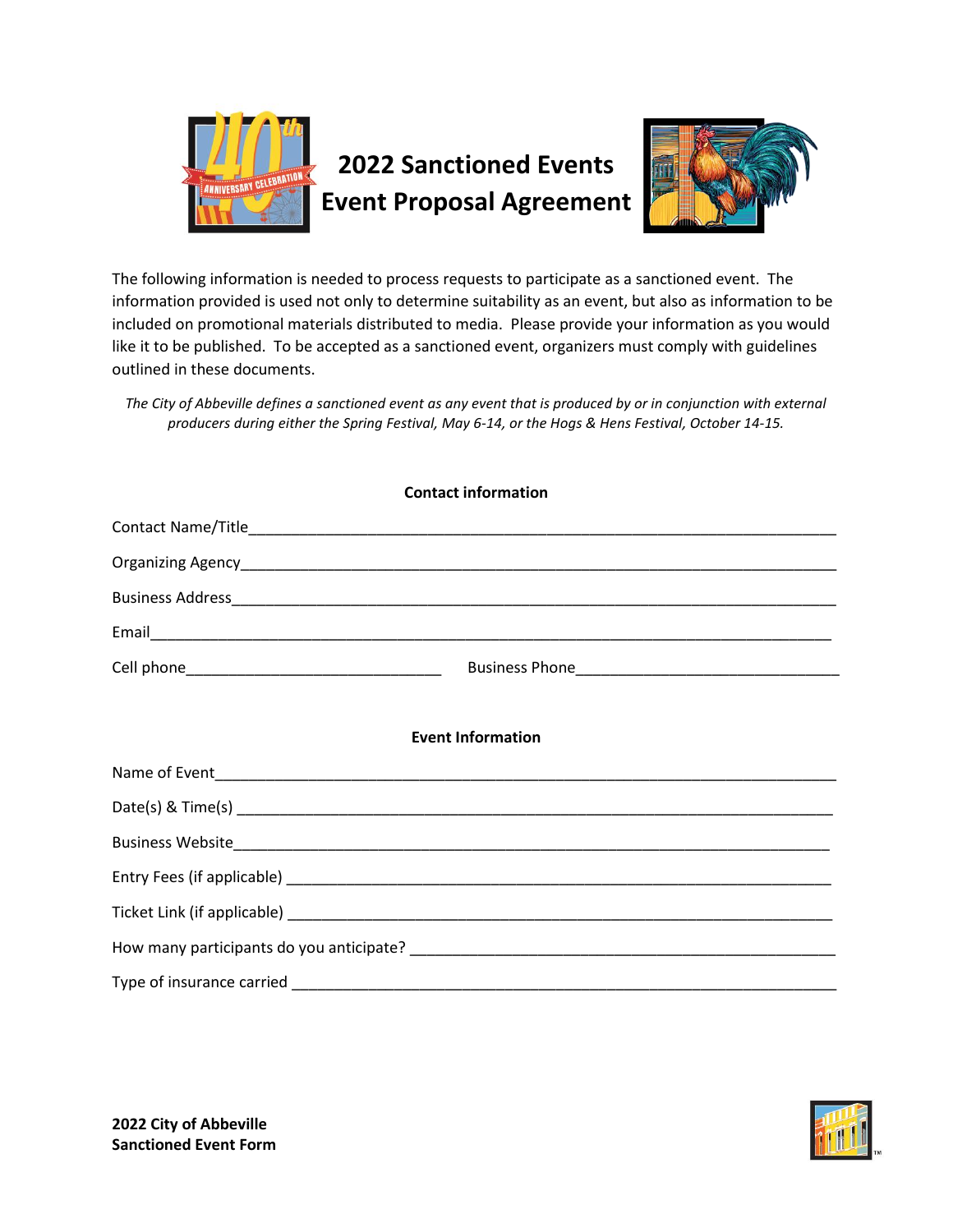Purpose of Event/Event Description (descriptions will be used in promotional materials; the city reserves the right to edit for space limitations)

## **Sanctioned Event Policy and Procedures**

An organization that wishes to add a signature event to a City Festival must complete the New Event Proposal process which consists of the following step:

- 1. The Form must be completed and returned to the attention for the Community Development Department no later than 3 weeks prior to the opening day of the festival. Any form received after the deadline will be taken on at the discretion of the Community Development Department.
- 2. The Special Events Committee will review each event proposal to make sure the event aligns with the decorum of the existing Festival and will not create any safety hazards.
- 3. Organizations will be notified through email by the Community Development Department if the proposal has been accepted or declined.

The City of Abbeville has designated the following guidelines to qualify and be in compliance:

- 1. As stated above, all proposals must be received no later than 3 weeks prior to the opening day of the festival. Any form received after will be reviewed at the discretion of the community development department.
- 2. The city will not accept any new event proposal that could be in any way confused with a like event that currently exists on the schedule.
- 3. Any proposal accepted will be required to list the City of Abbeville as an additional insured on the business insurance for/during the dates and times of the sanctioned event.
- 4. The City of Abbeville must be included on all disclaimers, waivers, and hold harmless statements agreed to by participants.